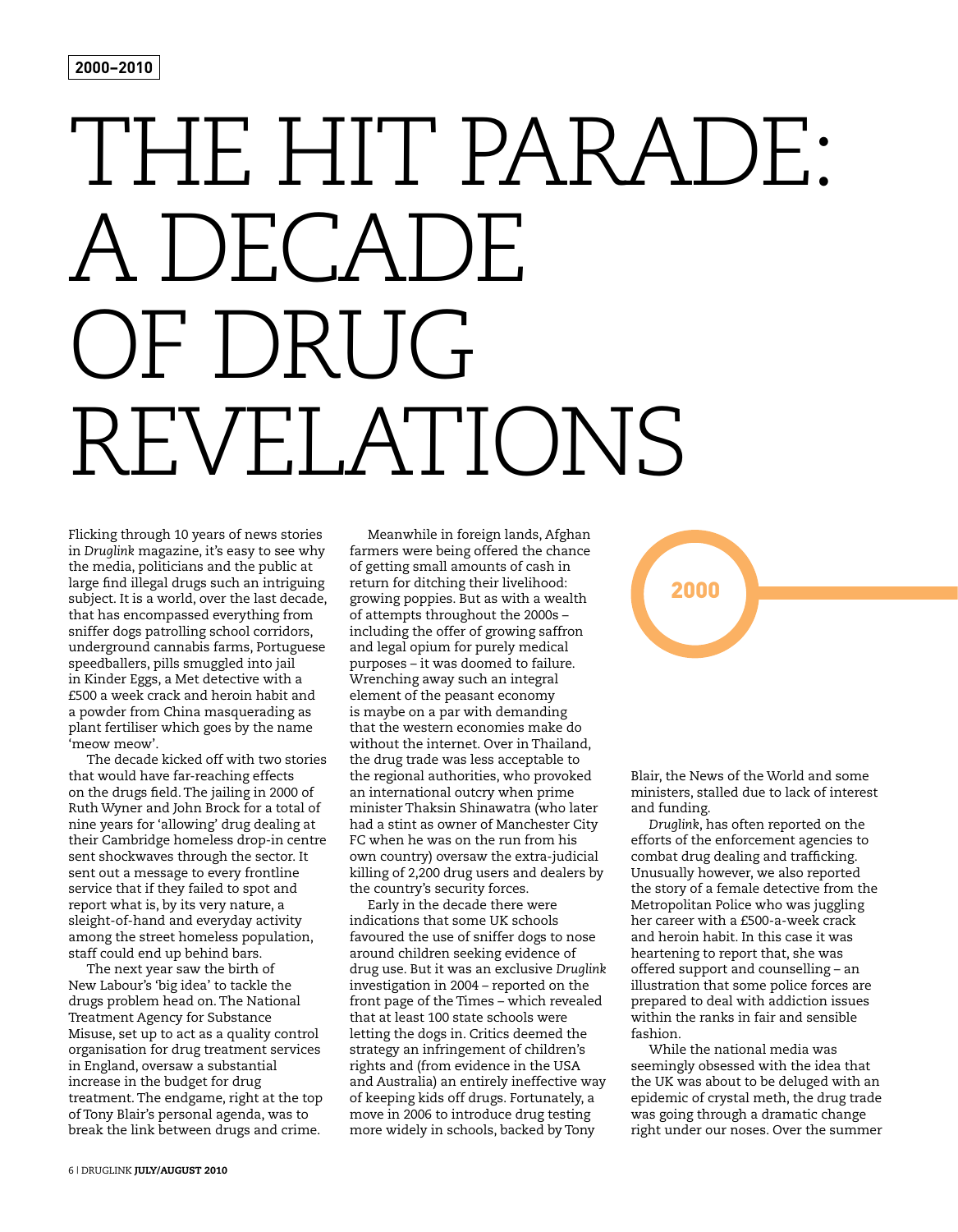#### **JANUARY 2000**

#### Hostel workers convicted

'Cambridge Two' Ruth Wyner and John Brock found guilty of 'allowing 'drug dealing at their homeless project

#### news

#### **Hostel workers convicted**

| A guilty verdict on two hostel            | drugs. They said it would berach                                                                                                            | essentry. It also leaves prison      | The biggest problem is inside    |
|-------------------------------------------|---------------------------------------------------------------------------------------------------------------------------------------------|--------------------------------------|----------------------------------|
| workers has scripps implications          | diese confidence.                                                                                                                           | workers valorrable and, as           | prisons. If they cannot control  |
| for all faset line services -             | Best's were found guilty of                                                                                                                 | confidentiality was not allowed      | drug use what chance do hostels  |
| management, staff and clients.            | folling to do" all that was                                                                                                                 | as a defence, social workers.        | hand?                            |
| Ruth Winser and John Brock of             | possible  ' to stop drug dealing                                                                                                            | doctors, priests, perchologists      | The trial followed a police      |
| the Winnercomfort charity for the         | on the premises and sclusing to-                                                                                                            | and other counsellors could face     | sunellimer operation, which      |
| homeless, in Cambridge, were              | on-operate with the police. At                                                                                                              | neuseousloss.                        | insolved overt filming of heroin |
| charged under section 8 of the            | Kings Lynn Crown Court, Judge                                                                                                               | Galaing trust and building a         | dealing in Winnercomfort day can |
| Missour of Drugs Act, allowing the        | tonathan Hawceth ruled that                                                                                                                 | adationship is no defence for        | centre and an undercover police  |
| permises they occupy or manage            | client confidentiality was no                                                                                                               | advocing dieser criminal activity.   | edlicer buying drugs there.      |
| to be used for supplying or               | defence. They had a duty to co-                                                                                                             | Issiale Hausing quested National     | Eight dealers were gashed as a   |
| officting to supply drugs.                | operate with the police" under                                                                                                              | Homeley, Alliance's chief.           | result and Buth Wener and John   |
| They had refused to provide               | all decumstances'                                                                                                                           | executive: People running hostels    | Block have now been consisted.   |
| pedice with the names of people           | This wedict has many implica-                                                                                                               | may now find it easier to turn drug. | They are due to be rentenced in  |
| they had hanned for supplying             | tions for drug workers all over the                                                                                                         | users away rather than risk gool.    | mid-December.                    |
| sames be a four star<br><b>Guyen</b> rate | and we know all their addresses'<br>Yet despite such fighting talk.<br>the US drug caar insisted that he<br>and the notion of a war against | Barry on the wrong track for Aussies |                                  |

#### **MAY 2000**

#### New agency for a new era

New organisation DrugScope spells out its aim to further knowledge around what works in drug policy

## **MAY 2001**

### Upward drift of snow

A flurry of surveys confirm cocaine is continuing its inwards march from the margins of the drug scene

2001 2002 2003



### Worldwide protest at Thai crackdown

#### **JULY 2003**

#### Worldwide protest at Thai crackdown

Thai government shamed for killing 2,200 in drug war

#### **JULY 2000**

#### NTA proposed by Straw

The Home Secretary announces a new national treatment agency to raise standards

#### **MAY 2002**

#### Plans to stem Afghan heroin failing

An international plan to offer poppy farmers money to stop them growing opium proves unworkable

of 2006, Operation Keymer exposed the extent to which cannabis was being grown in commercial quantities by criminal gangs. Cannabis farms were being uncovered everywhere from rented suburban homes to underground caverns in the middle of the Cumbrian countryside. Although drug production was not unknown in the UK (especially LSD in the 1970s) – this was production on the grand scale.

The rapidly maturing market for cocaine in the UK regularly featured on *Druglink* pages, edged out only very recently with another unexpected phenomenon, the expansion of the drug market onto the internet – spearheaded by mephedrone.

The drug world offers a fascinating and forever shifting panorama which can often seem remote from the lives of 'ordinary people'. But as our 2009 MORI survey showed, it's closer to home than many would think. The poll found that one in five people in this country – around 10 million – has had a close experience of addiction to illegal drugs.

One thing is certain, the world of drugs is never static, but whatever is coming round the corner, you can be sure that you'll be able to read about – and quite possibly read about it first – in *Druglink*.

#### **NOVEMBER 2003**

#### Sentenced to death

DrugScope launches its Using Women campaign after a series of deaths of vulnerable young women, including drug user Sarah Campbell, in prison

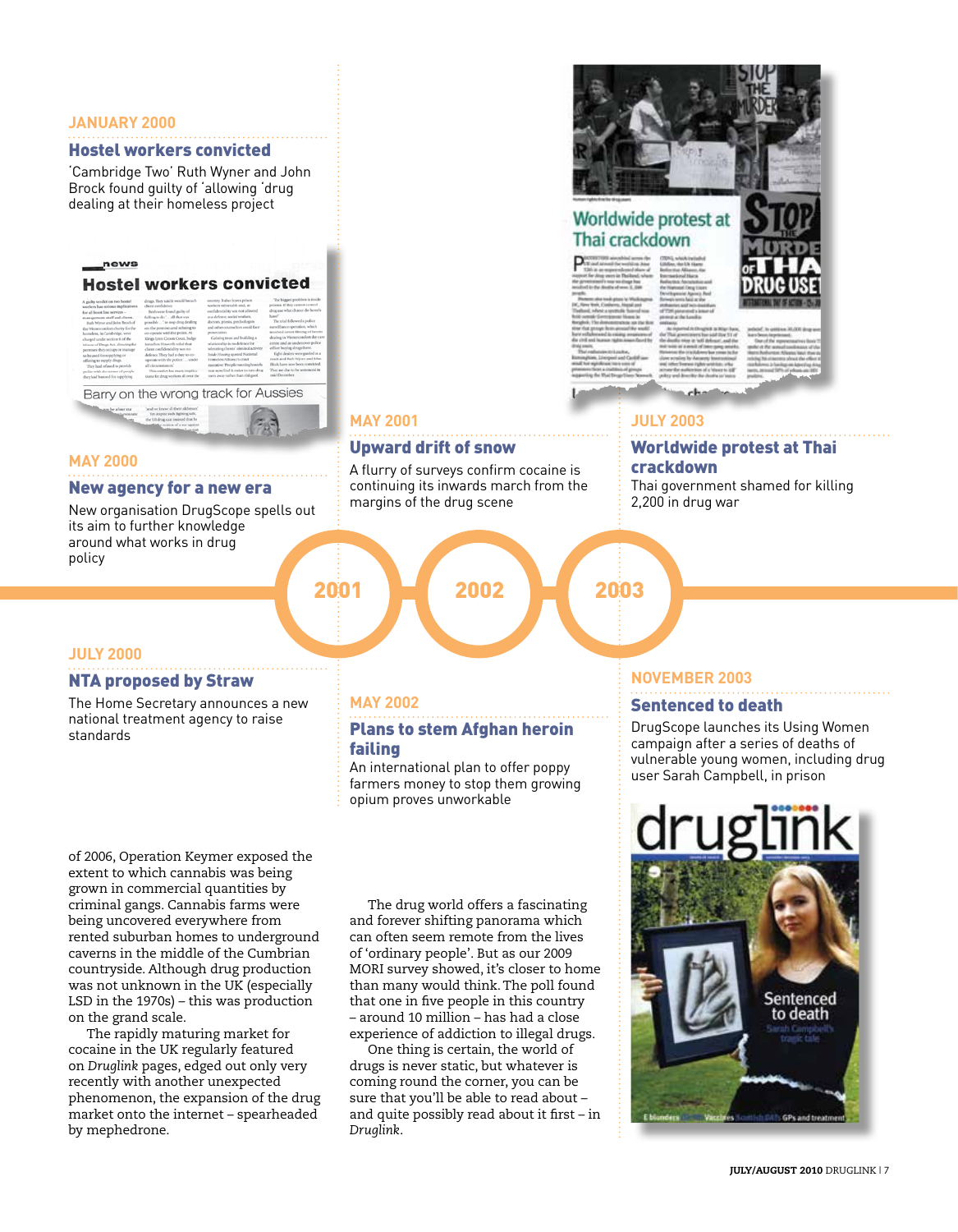#### **JANUARY 2004**

#### Coke busts fail to dent price

Unpublished Home Office report admits drug busts have little impact on prices

#### **MARCH 2004**

#### GMC investigates complaints against Stapleford Centre

Seven doctors are investigated over allegations they over-supplied heroin users with methadone

#### **MAY 2004**

#### Who let the dogs out

A Druglink investigation reveals at least 100 schools are using sniffer dogs to search their pupils for drugs





Human rights abuses Models of addiction Afghan opium Hoax lett

#### **JULY 2004**

#### Recreational heroin use 'a reality'

JRF study finds cohort of nonproblematic heroin users

#### Referral shortage shuts children's rehab beds

Two kid's drug rehab units forced to shut as referrals dry up

#### **SEPTEMBER 2004**

#### Cop on the rocks

Exclusive interview with a former Met detective with a £500 a week crack and heroin habit

Five days after the Metropolitan Police introduced a new drug and alcohol policy to encourage officers to seek help for addictions, WPC Claire Frazer walked into her south London police station and owned up<br>to a E500-a-week crack and heroin habit. Now, as the Met gears up to test its officers for drugs, she talks to Max Daly in an exclusive intervier about how her disclosure tested the Met's policy to its limits

on the

**JANUARY 2005**

#### Ukraine faces drug fuelled HIV crisis

UNAIDS reveal nearly 80 per cent of HIV cases in Ukraine are caused by injecting drugs

#### Cocaine as currency

The part of Colombia where groceries and sexual health checks are paid for with cocaine

## Cocaine as



currency

## **SEPTEMBER 2005**

#### K is for ketamine

The Druglink Street Drug Trends survey finds ketamine use is one the rise

#### overdoses in the Indian holiday spot Fungal frenzy fuels summer of

Goa deaths buried in the sand Authorities fail to issue warning after 11 tourists in six weeks die of drug

#### psychedelia

Mixmag magazine reveals a sharp rises in psychedelic drugs such as magic mushrooms

#### Killer cannabis: the return of reefer madness (cover)

Media hype over the cannabis-violence link is not backed by the evidence, a Druglink investigation finds

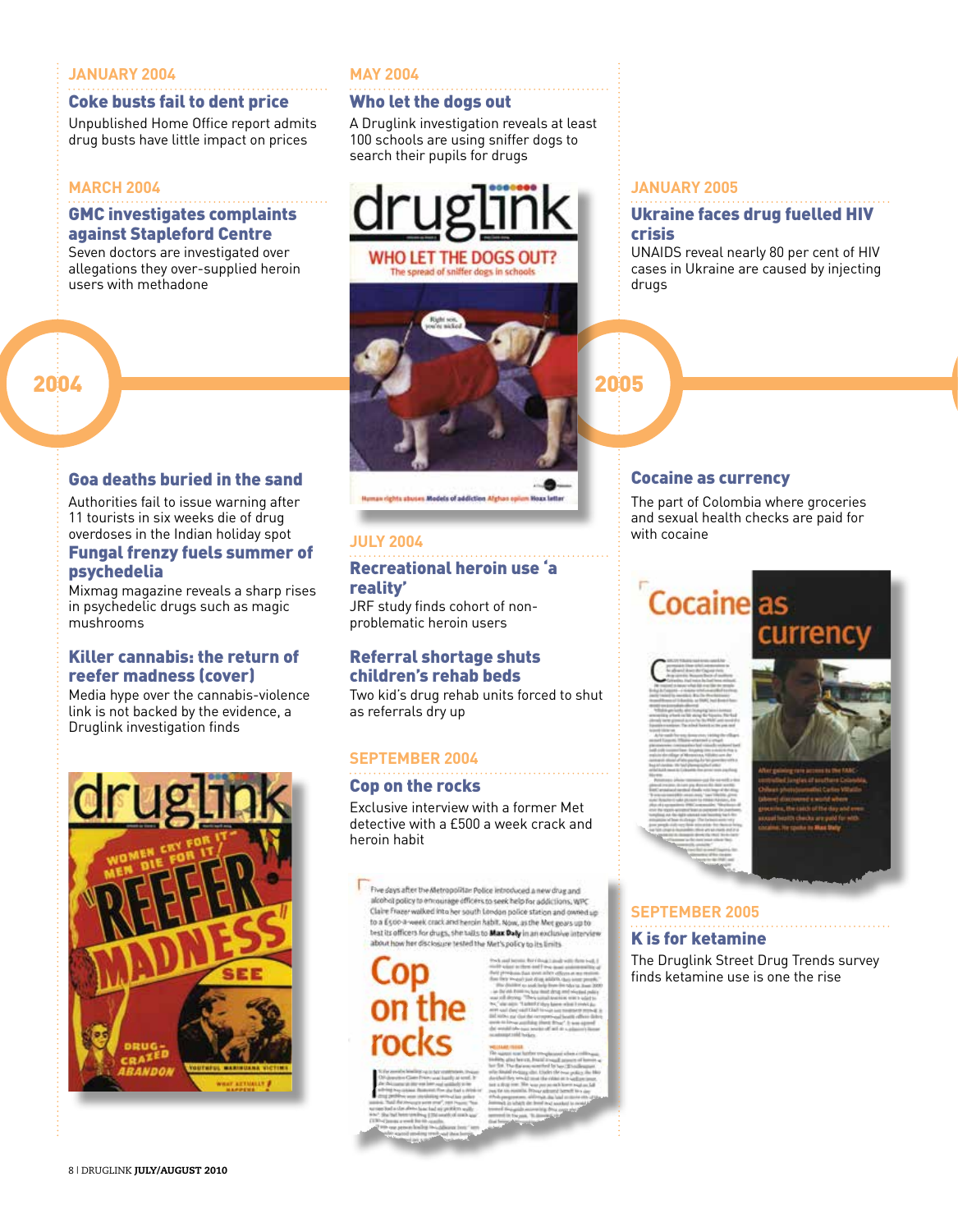#### **JULY 2006**

#### Injecting rooms rejected

Home Office rejects out of hand a recommendation by independent working group

#### **SEPTEMBER 2006**

#### Alarm over rise in speedball use

Surveys reveal an increase in mixed heroin-crack injecting

#### EXCLUSIVE

Why did the Home Office "reluctantly" pay out<br>£750,000 to 197 inmates who claimed they had x/50,000 to xy minitates wine cualment in British<br>prisons? **Max Daly** cold turkey' while in British<br>prisons? **Max Daly** on the inside story behind a<br>case which left the British media dumbfounded.

urkey shoot

.<br>Librarda

The white ai b to late as de tion has delive we day in cult

which is beautifused and by Who the Junkley' Trees fails y We're the Junktes', Tiven be<br>Junktes get to may tregonom

**JULY 2007**

#### Crystal myth

Druglink investigation finds the crystal meth 'epidemic' is figment of the media's fevered imagination



#### Image injection

The Druglink Street Drug Trends survey finds a rise in steroid injecting by young men

2006 2007

news analysis

# lage

d £so bags of heroin are on the rise, th are off the radar. With a special fo a men. Max Daly takes a

## **JANUARY 2007**

#### Turkey shoot

Legal advice leaked to Druglink reveals Prison Service's "appalling" record of clinical negligence that prompted £750,000 pay out to 'cold turkey' inmates

#### One drop too many

A string of GBL and GHB-led hospital admissions and a death sends a clear warning to south London's gay clubbing scene

## **MARCH 2007**

#### Plant warfare Druglink investigation reveals for the

first time the prolific nature of Britain's cannabis cultivation industry



#### White lines, blue collar

Cocaine permeates into working class culture, such as working men's pubs and building sites

#### **SEPTEMBER 2007**

#### Prisons rife with subby abuse

Heroin substitute pill is the new drug of choice for prisoners in the north west

Prisons rife with 'Subby' abuse Max Daly

ew necessional drug of choice<br>swing number of British prison<br>The dilect market in Sulvate<br>was people off beroin, has be ing at gh the Ministry of Justice has

 $\overline{13}$  of  $\overline{1}$ 



#### Skunk: potency doubles

Latest studies debunk exaggerated claims of cannabis strength

#### Cannabis factory kids: the victims of modern slavery

Trafficked Vietnamese children found in cannabis factories are being unjustly jailed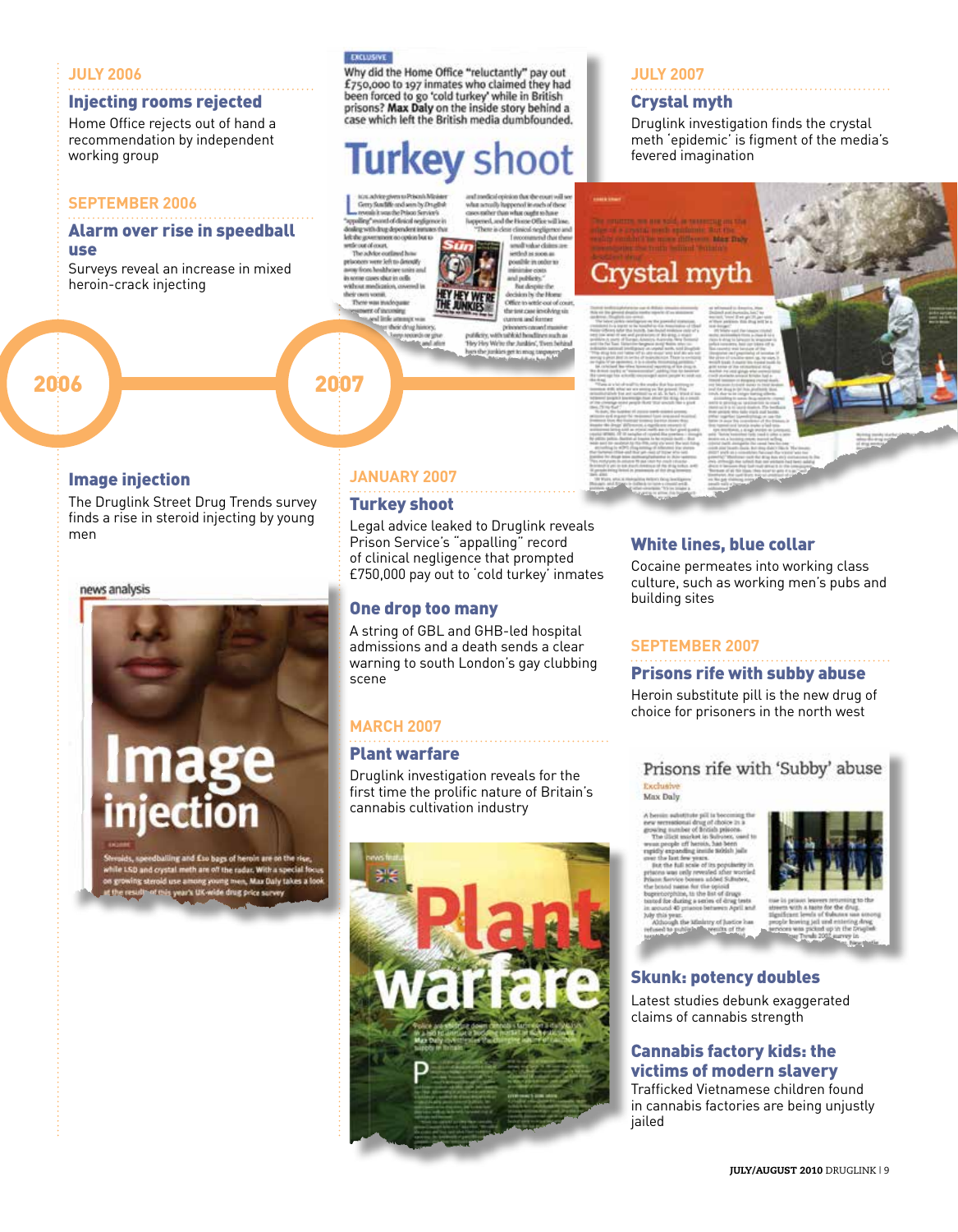#### Bash street kids

Druglink Street Drug Trends survey reveals the emergence of a two-tier market in cocaine



## Bash street ki

The cocaine and ecstasy markets are splitting in two, with young people and atudents being the major consumers in an expanding industry in cheeper, lower quality products. Max Daby takes a look at the results of this year's UK-wide drag trend survey

#### **NOVEMBER 2007**

#### Sharp rise in army cocaine use

The number of soldiers testing positive for cocaine increases

#### Boom and bust

A Druglink investigation into the way drug markets bounce straight back after major police successes in taking out big gangs



## **Boom and bust**

2005 police smashed the T Business, Ipswich's dominant drug dealing gang. As the gang await sentencing later this month,<br>Max Daly reports on the 'conveyor belt' nature of drug nforcement taking place across the UK



#### Fishing with dogs

The use of sniffer dogs to detect drugs on commuters is on the rise – and it could infringe our rights

#### **JANUARY 2008**

#### The hunt for the truth on treatment

A special 16-page pullout by Mike Ashton addressing the rise of the 'new abstentionists'

#### **MARCH 2008**

#### In the belly of the dragon

Investigation into Beijing's surprisingly open drug markets

## 2008

#### **NOVEMBER 2008**

#### Caution urged over Barbie drug

Artificial tanning and weight loss drug Melanotan is being injected by rising numbers of men and women in the north east

#### **MAY 2008**

#### Hospitals see rise in cocaine overdoses

The number of hospital admissions for cocaine poisoning rose four-fold in eight years

#### **SEPTEMBER 2008**

#### Police target bash industry

Police area battling to contain a thriving and lucrative new drugs market – in the chemicals used to cut cocaine

## Police target 'bash' industry

#### Max Daly

# Ecstasy: but not as you know it

Tests reveal that around half of pills sold as ecstasy contain no MDMA and are instead made up of BZP

#### Red, white and blues

Druglink Street Drug Trends survey finds big rise in illicit diazepam



#### **JANUARY 2009**

#### K Mart

A Druglink investigation finds that despite being made illegal in 2006, ketamine use is growing and becoming more problematic

#### Lost in transition

How a drug service in Stockport is at the forefront of a shift in the drug using habits of under-25s

#### **MARCH 2009**

#### Mephedrone: the future of drug dealing?

The legal internet high that looks set to change the way drugs are bought and sold



Chemists are staying one step ahead of<br>drug laws by toying with the chemical area was op together make the community and make up of filegal stimulants such as<br>ecstasy, speed and crystal meth to make<br>an increasingly popular range of legal<br>highs. Mike Power reports on the<br>substances that look set to way drugs are bought and sold.

RUG DEAI